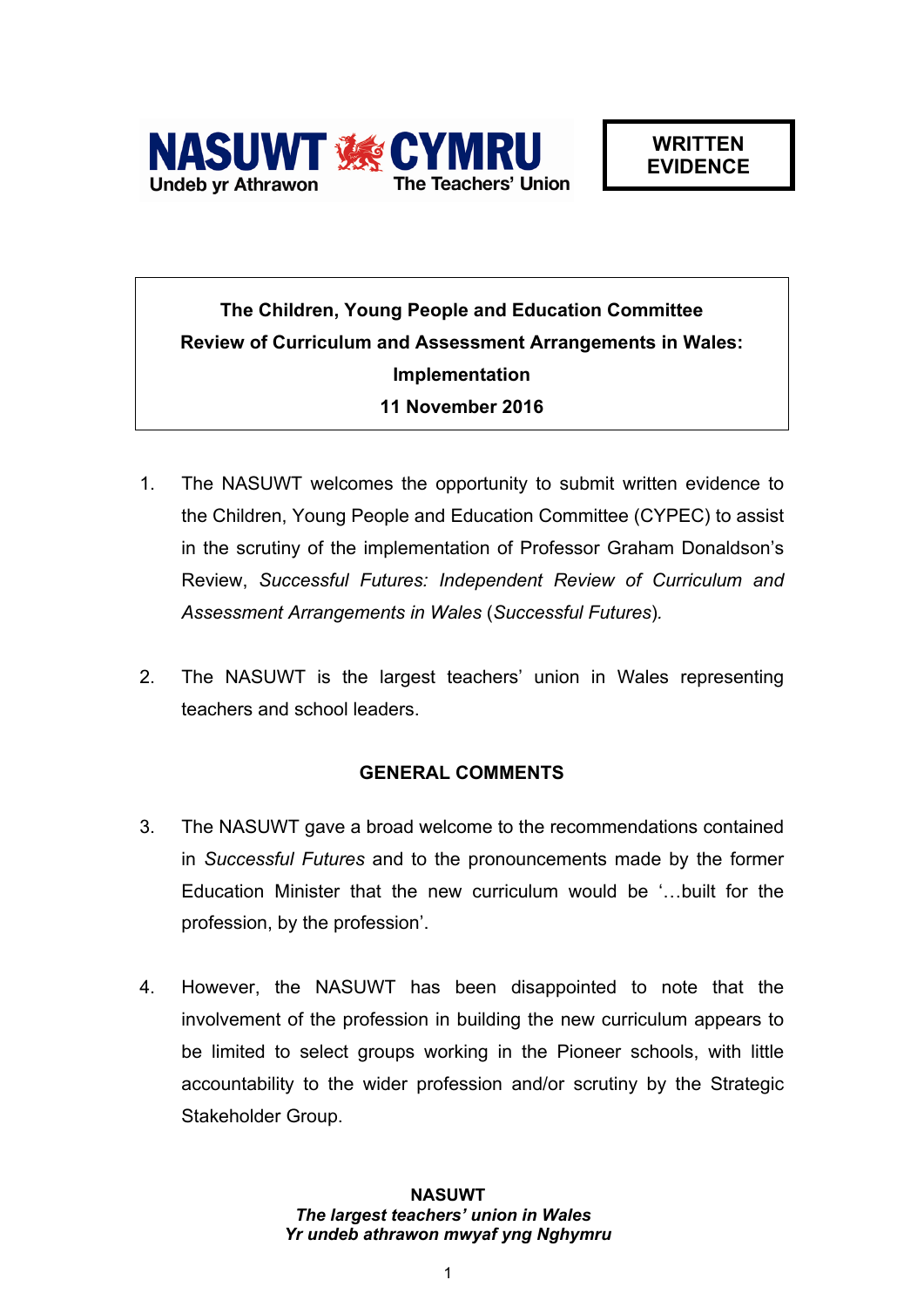5. The disillusionment of NASUWT members is best illustrated in the motion that has been submitted to the 2016 NASUWT Cymru Conference:

## *'Implementation of the Donaldson curriculum reforms*

*Conference is concerned about the lack of direction and information from the Welsh Government and the Pioneer Schools regarding the implementation of the Donaldson Reforms.*

*Conference maintains that it would a disaster if the experiences of our members in Scotland, who implemented similar reforms which resulted in chaos, confusion and multiple interpretations of the requirements, were to be repeated in Wales.*

*Conference calls upon the National Executive to:*

- *i) press the Welsh Government to engage more fully with the trade unions in developing the proposals;*
- *ii) make clear to schools the requirements of the revised curriculum; and*
- *iii) provide the professional development identified by teachers to ensure that the new curriculum can be implemented properly.'*
- 6. This motion followed a meeting of the NASUWT Cymru Education Committee where comparisons were made between the Wales' *Curriculum for Life* and the *Curriculum for Excellence* in Scotland and where the experiences and concerns of NASUWT members working in Scotland were discussed.
- 7. The NASUWT would not wish to see the mistakes made in Scotland repeated in Wales as this led to the Union issuing an additional national action short of strike action instruction in Scotland to cover the implementation of the Curriculum for Excellence, namely:

*'…to refuse to comply with Curriculum for Excellence related planning, monitoring, assessment or reporting systems which are inconsistent with the recommendation of the Curriculum for Excellence working group.'*

8. The NASUWT maintains that such a situation can be avoided in Wales, if the design of new curriculum and assessment arrangements are

#### **NASUWT**

#### *The largest teachers' union in Wales Yr undeb athrawon mwyaf yng Nghymru*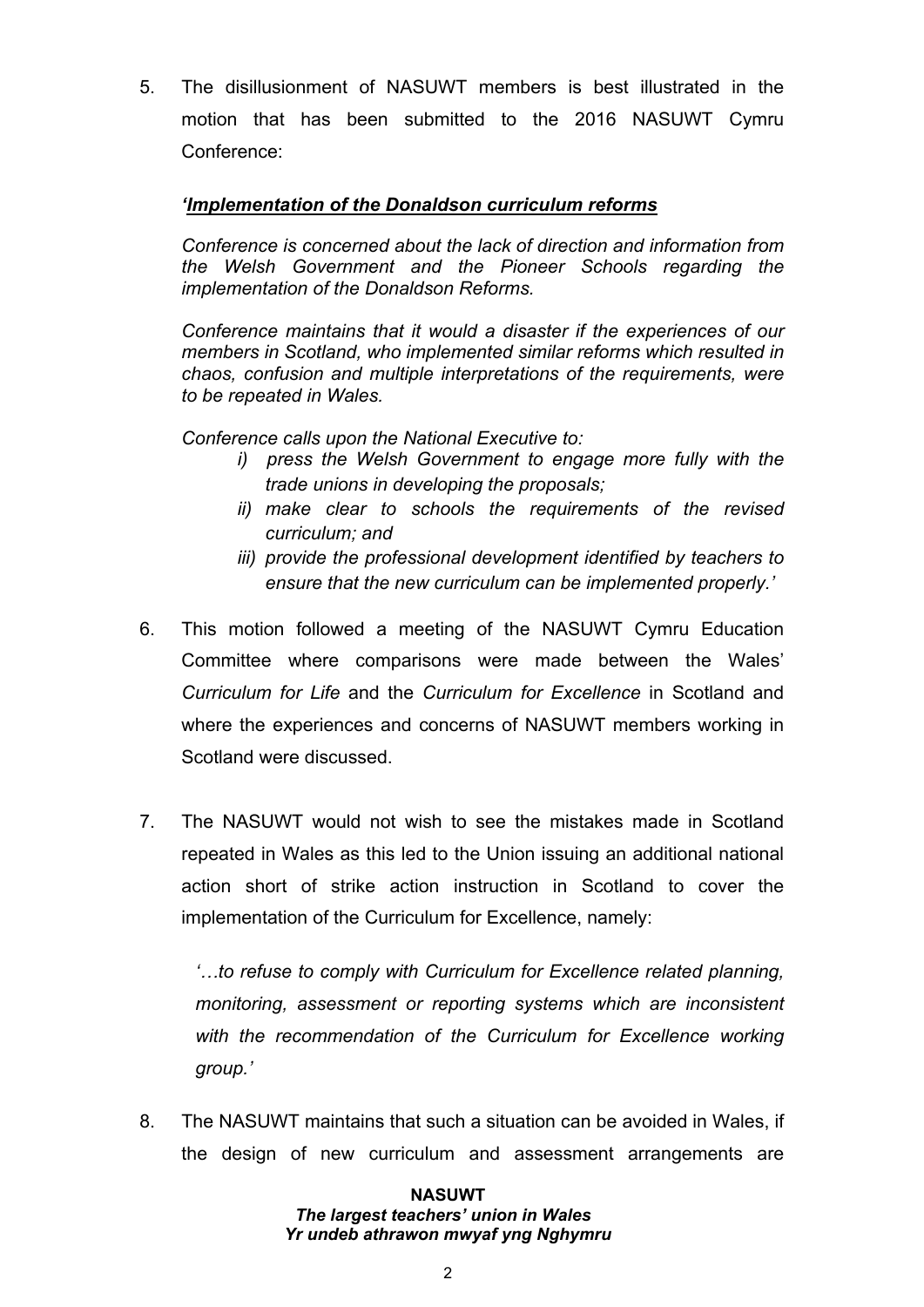workload impact assessed at every stage of development in the Pioneer schools. However, the lack of transparency and detailed information over the work being undertaken in the Pioneer schools does not inspire confidence that workload is being considered.

9. Consequently, the NASUWT urges the CYPEC to seek disclosure of all workload impact assessments currently undertaken in all of the Pioneer schools so that they can be subject to scrutiny.

## **Specific Comments**

10. The NASUWT offers the comments and observations which follow on the four areas under scrutiny by the CYPEC.

## **Work of the Pioneer schools networks**

- 11. The NASUWT has very little information about 'the work of the Pioneer schools network in designing and developing the new curriculum'.
- 12. The Union doubts that the workforce as a whole within the Pioneer schools network is involved in designing and developing the new curriculum as contact from members working in these establishments has been limited. It is more likely that a select few are working on aspects of the curriculum in conjunction with consortium challenge advisers.
- 13. Consequently, the NASUWT believes that the generality of teachers, including many in the Pioneer schools network, would feel disenfranchised from the process of building the new curriculum.

## **Interface with professional learning and initial teacher education and training**

14. The NASUWT recognised that 'the interface with effective professional learning for the education workforce and initial teacher education and training' needs to be developed. However, for there to be such an

## **NASUWT**

## *The largest teachers' union in Wales Yr undeb athrawon mwyaf yng Nghymru*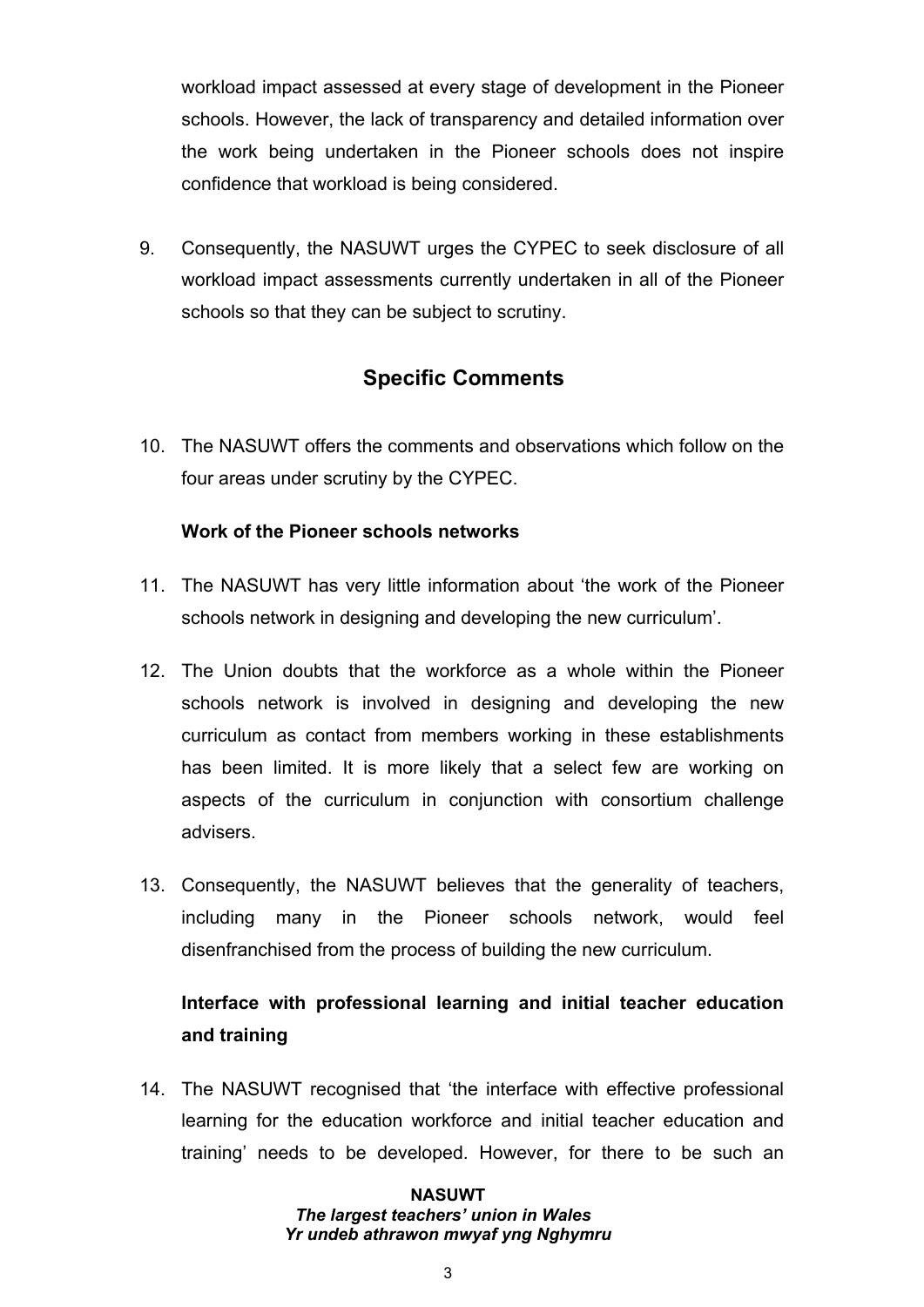interface there needs to be an effective professional learning delivery model for the education workforce.

- 15. The Union is yet to be convinced that such a model is being developed. To date, the concentration has been on developing revised professional teaching standards to provide an accountability tool/framework for professional development, rather than looking at the needs of the education workforce in terms of the professional learning opportunities which will need to be provided to teachers, both current and those in training, to assist in the successful implementation of the new curriculum.
- 16. Further, there needs to be clarity and transparency over the content of, and assessment arrangements for, the new curriculum, before the training and development needs of both the current and future education workforce can be determined.

## **Governance arrangements**

- 17. The NASUWT knows little of the **governance arrangements for implementation and the role of the Advisory Board, Change Board and Strategic Stakeholder Group**, apart from the latter body which, after a great deal of pressure, includes trade union representatives. However, this body appears to have been marginalised, as it does not appear to have met for some considerable time.
- 18. The Union questions seriously the role of these bodies and their effectiveness in monitoring the development of the new curriculum. Indeed, the NASUWT is concerned that the Change Board, which comprises the education establishment rather than the profession, may now be leading the process.
- 19. The NASUWT urges the CYPEC to seek disclosure of the minutes of the meetings of these three bodies which form the governance arrangements.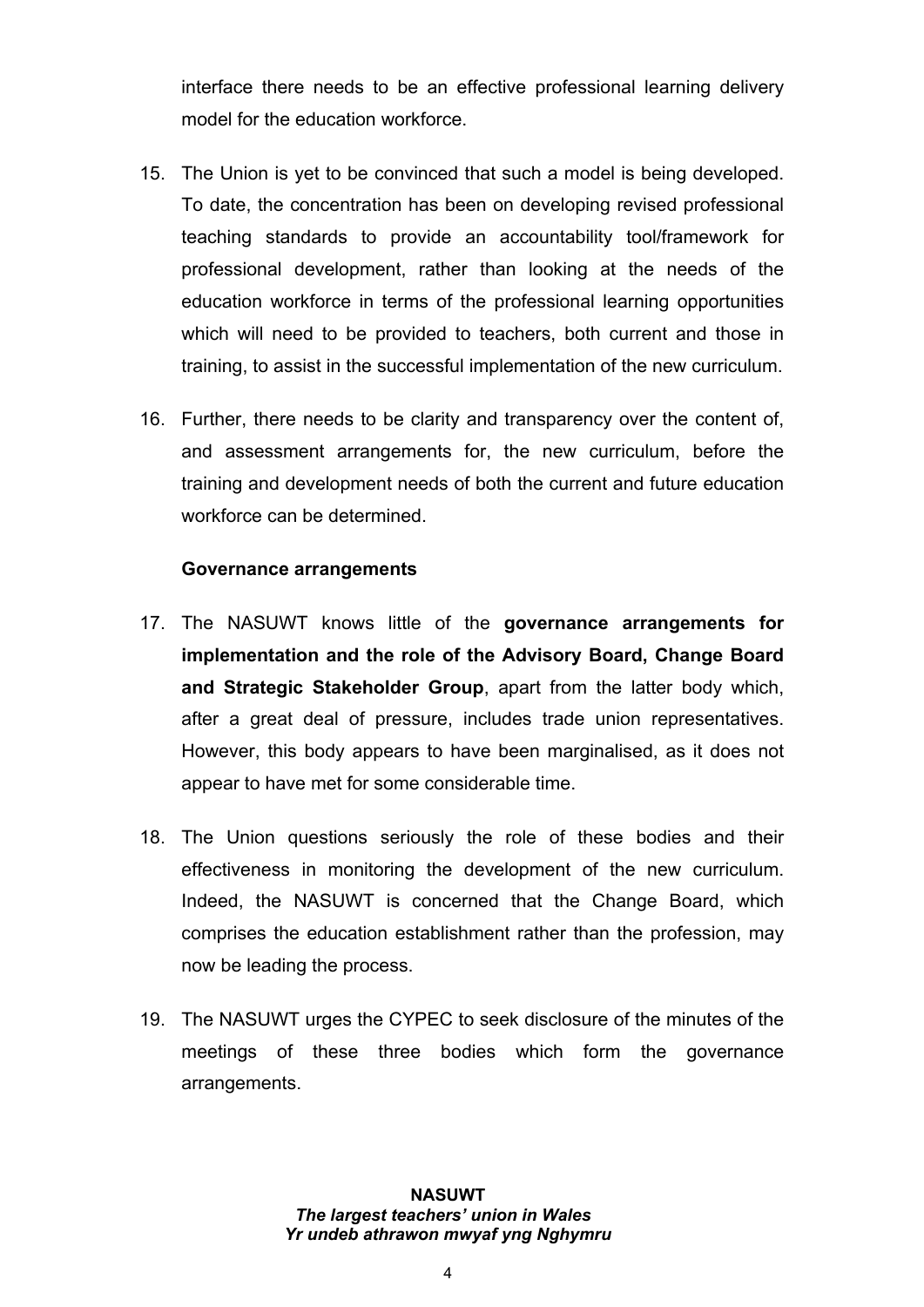## **Other issues**

- 20. The NASUWT suggests that 'other issues of concern and/or importance regarding the development of the new curriculum' which the CYPEC should consider are:
	- i. the strategies that have been put in place to ensure that the new curriculum does not become workload intensive;
	- ii. the process for the transfer to the new curriculum;
	- iii. the delivery model for providing the professional learning opportunities which will be needed by teachers to ensure the successful implementation of the new curriculum;
	- iv. the role of the Consortia in terms of supporting the development of the new curriculum rather than leading the process;
	- v. the potential threat to subject-based learning during the first three years of secondary education;
	- vi. the lack of alignment between the new curriculum and the qualifications available at Key Stage 4;
	- vii. the view of the Welsh Joint Education Committee (WJEC) that there may be a need to reform the current Key Stage 4 qualifications to fit the new curriculum;
	- viii. the work which is being undertaken to reform the accountability regime in Wales, as recommended in *Successful Futures*, to ensure that the curriculum, rather than the requirements of the Welsh Inspectorate, guides practice in schools;
		- ix. the apparent disconnect between the rigidity of the use of skills ladders and the ethos of *Successful Futures* which accepts that learners do not progress at the same pace.

#### **NASUWT** *The largest teachers' union in Wales Yr undeb athrawon mwyaf yng Nghymru*